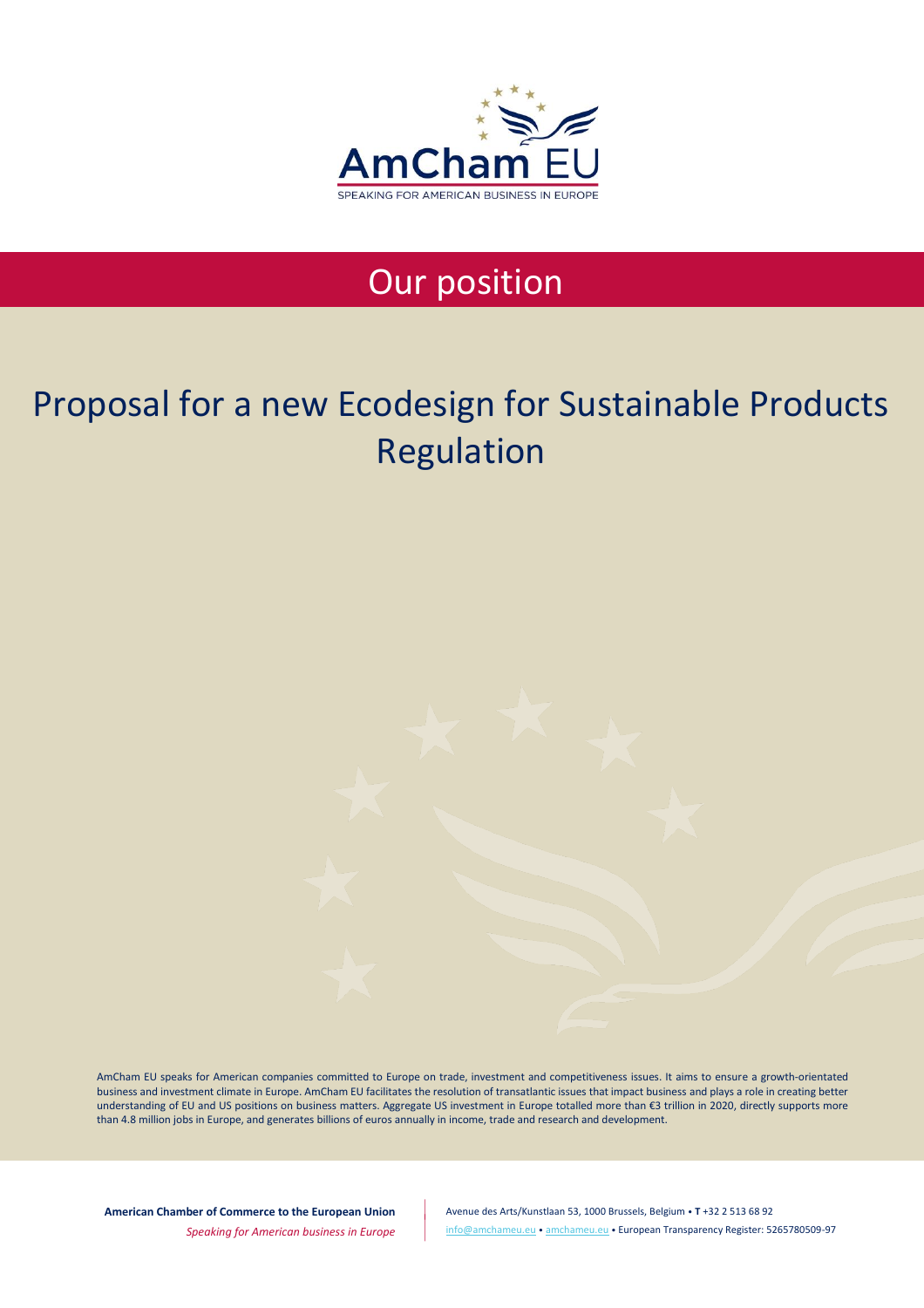## Executive summary

The proposal for a new Ecodesign for Sustainable Products Regulation (ESPR) seeks to create a Single Market for sustainable products and improve access to sustainability information through the Digital Product Passport (DPP). The Regulation will only be successful if it ensures full harmonisation across Member States and drives competitiveness for European industry. We recommend to: keep the product-specific approach, include a provision on transition time, keep DPP provisions workable and clarify provisions on substances of concern, broaden the definition of environmental footprint, align the ESPR with other legislation, strengthen harmonization and improve the provisions on unsold consumer products.

The table below highlights key recommendations to strengthen the proposal, which are further outlined in this paper.

| <b>Issues</b>                                               | <b>Recommendations</b>                                                                                                                                                                             |
|-------------------------------------------------------------|----------------------------------------------------------------------------------------------------------------------------------------------------------------------------------------------------|
| <b>Ecodesign</b><br>requirements<br>(art. 5)                | Keep the <b>product-specific approach</b> of the ESPR to ensure that ecodesign requirements<br>are tailored to the unique characteristics of each product group.                                   |
|                                                             | Provide for a transition time that is proportional the significance and complexity of the<br>ecodesign requirement.                                                                                |
|                                                             | Avoid double-regulation.                                                                                                                                                                           |
| <b>Information</b><br>requirements<br><b>Digital</b><br>and | Ensure the Digital Product Passport only contains the most impactful information for each<br>product group.                                                                                        |
| <b>Product</b><br><b>Passport</b><br>(art. 7 to 13)         | Include an obligation on suppliers to provide all required information to manufacturers,<br>while ensuring protection of Confidential Business Information (CBI)                                   |
|                                                             | Further clarify the procedure for a non-disclosure request due to Intellectual<br>Property/Confidential Business Information reasons.                                                              |
|                                                             | Ensure that manufacturers are not liable for missing or incorrect information given by<br>suppliers, provided that manufacturers exerted reasonable care to ensure that<br>information is correct. |
|                                                             | Support the EU Commission's proposal that the unit of reference should depend on the<br>characteristics of the specific product.                                                                   |
|                                                             | Ensure the Digital Product Passport is a tool to fight counterfeits.                                                                                                                               |
|                                                             | Restrict the collection of 'track-and-trace information' to the circumstances where this is<br>absolutely essential to improve the environmental sustainability of a product.                      |

Table 1: Key recommendations

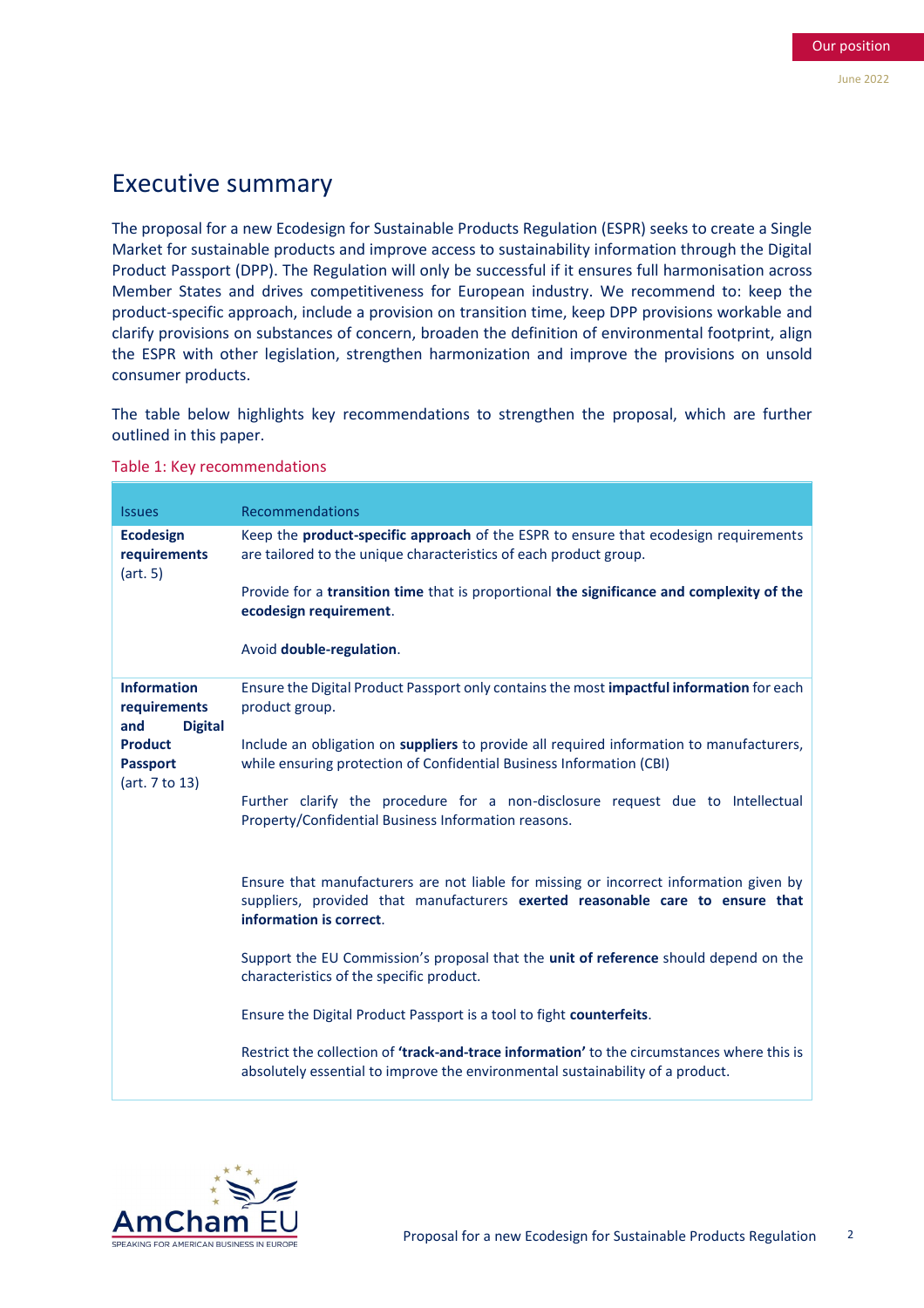| <b>Provisions</b><br>on<br><b>of</b><br>substances<br>concern          | Qualify point c of the definition of substances of concern (Art. 2 (28) to link it to the<br>evolution of recycling technologies.                                                                                                                                                                                                                                                 |
|------------------------------------------------------------------------|-----------------------------------------------------------------------------------------------------------------------------------------------------------------------------------------------------------------------------------------------------------------------------------------------------------------------------------------------------------------------------------|
| $[28]$<br>(art.<br>2<br>Preamble<br>22,<br>art. 7 [5] and<br>art.8)    | Focus tracking on substances of concern on critical substances for each product group to<br>be defined through a multi-stakeholder platform including industry and value-chain<br>actors.                                                                                                                                                                                         |
|                                                                        | Ensure suppliers pass on information on substances of concern throughout the value-<br>chains.                                                                                                                                                                                                                                                                                    |
|                                                                        | Support the EU Commission proposal to keep REACH as the tool to restrict substances for<br>chemical safety reasons. If the EU Commission intends to restrict substances of concern<br>for reasons other than chemical safety, we recommend setting up a procedure allowing<br>the involvement of ECHA, as well as the JRC and EU industry stakeholders in the Ecodesign<br>Forum. |
| <b>Definition</b><br>οf<br>environmental<br>footprint<br>(art. 2 [23]) | Broaden the definition of environmental footprint beyond the Product Environmental<br>Footprint (PEF) methodology, so that other scientifically-based methodologies can also be<br>used.                                                                                                                                                                                          |
| <b>Provisions</b><br>on<br>unsold                                      | Exclude recycling operations from the definition of 'destruction'.                                                                                                                                                                                                                                                                                                                |
| consumer<br>products<br>(art. 20)                                      | Support the EU Commission's two-step approach to first mandate economic operators to<br>disclose the quantity of unsold consumer products discarded and, afterwards, to prohibit<br>the destruction of unsold consumer products in the sectors where this practice is more<br>wide-spread and unjustified.                                                                        |
|                                                                        | Provide for an adequate transition time between the implementing act setting out the<br>format for disclosure of unsold consumer products and the application of the<br>requirement.                                                                                                                                                                                              |
|                                                                        | Ensure future delegated acts prohibiting the destruction of unsold consumer products<br>include some exemptions for circumstances when a product presents safety or health<br>concern, is expired, damaged, or is a counterfeit.                                                                                                                                                  |
| <b>Harmonisation</b><br>(art 3)                                        | Ensure no national provisions are set on products regulated by the ESPR, as a way to<br>preserve the internal market.                                                                                                                                                                                                                                                             |
|                                                                        | Deviate from the existing EU new legislative framework (NLF) only where absolutely<br>essential to improve the environmental sustainability of a product.                                                                                                                                                                                                                         |

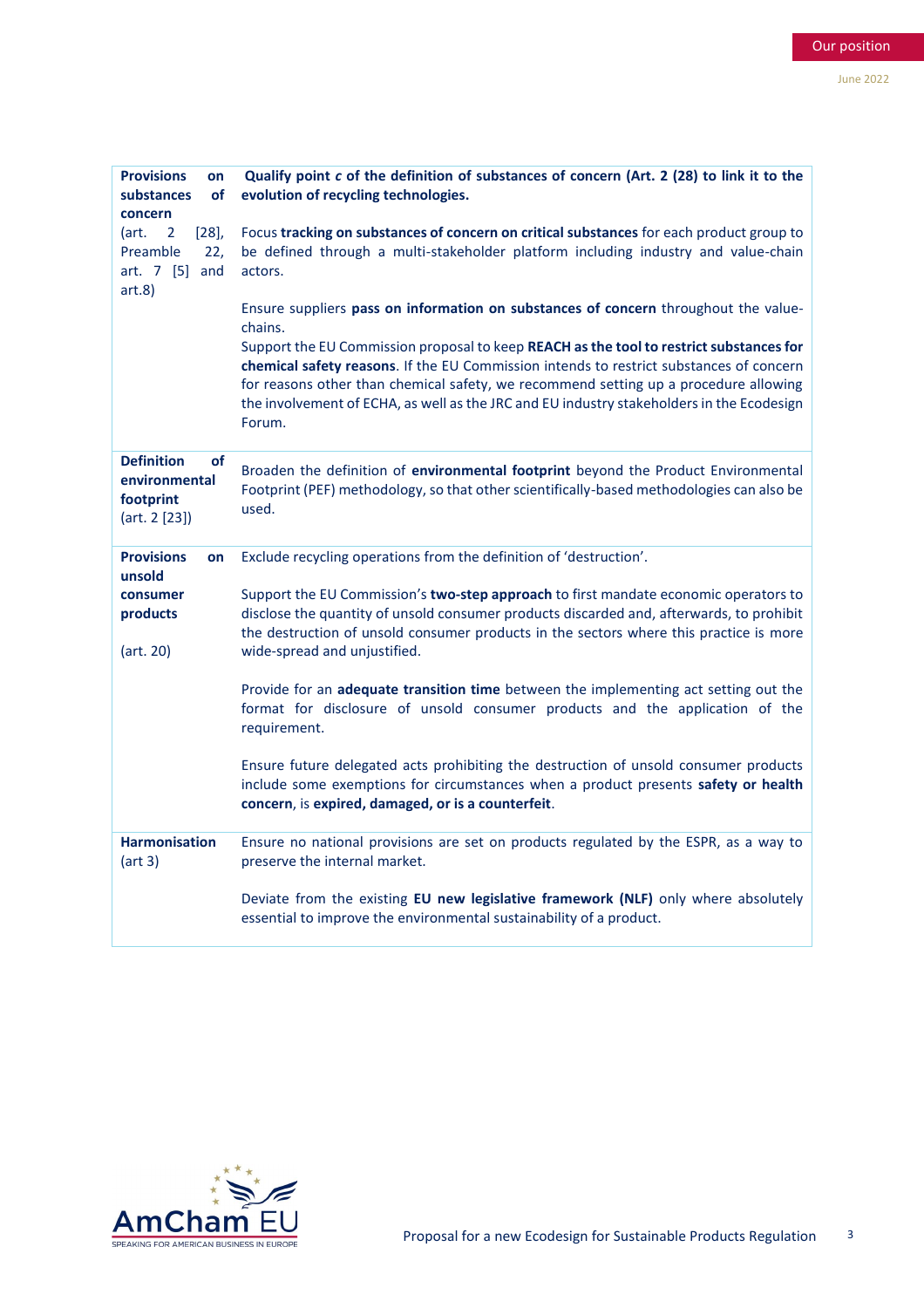### Introduction

The European Commission proposed the Ecodesign for Sustainable Products Regulation (ESPR) as part of the Sustainable Policy Initiative (SPI) in the Circular Economy Action Plan (CEAP). The ESPR proposal aims to stimulate the production and consumption of sustainable products that are (energy) efficient in use, last longer, rely on recycled materials instead of primary raw.

We recommend EU policy-makers to take into account the following recommendations to ensure the ESPR will improve product sustainability while enhancing the competitiveness of the EU industry.

## Ecodesign requirements (article 5)

As sustainability impacts vary across product categories, it is essential that ecodesign requirements are **tailored to the unique characteristics of each product group** while targeting the main environmental impacts associated with a certain product group. For example, while reparability is a significant aspect for appliances, this would not be the case for formulated products. Therefore, ecodesign requirements should be as clear and product-specific as possible. On the contrary, 'horizontal rules would create legal uncertainty regarding what this would mean in practice for a particular product (...)'.

Additionally, it would be favourable to provide **sufficient transition time** (proportionate to the significance and complexity of the requirement) between the adoption and the application of the new requirement. Transition times are essential to provide the industry with the legal certainty and adequate time to make the necessary product design changes and scale them up, as well as to adapt supply chains while minimising the generation of waste associated with the transition to new ecodesign standards. An appropriate transition time is also essential to preserve the competitiveness of EU industry and thousands of jobs for highly qualified workers. This is particularly relevant given that many European plants have highly automated production lines for which adapting to new production processes is time-consuming and cost-intensive. Without an appropriate transition time, there is significant risk of relocation of manufacturing facilities to non-EU countries.

Ecodesign requirements should also exclusively **focus on aspects that are not covered by existing legislation**, both on chemical safety and sustainability-related issues. Beyond the Ecodesign Directive, there are various pieces of legislation regulating product sustainability. Therefore, ecodesign requirements should take into account existing sector-specific frameworks to avoid double regulation or conflicting legal norms. This would include packaging (currently regulated by the Packaging and Packaging Waste Directive), substance restrictions for chemicals (dealt by Registration, Evaluation, Authorisation and Restriction of Chemicals [REACH] and the Restriction of Hazardous Substances Directive) and provisions on human rights and due diligence (covered by the Proposal on Corporate Sustainability Due Diligence and the Proposal on Deforestation-Free Value Chains).

Finally, ecodesign requirements should be developed in close **collaboration with the industry**, making use of its expertise and knowledge.

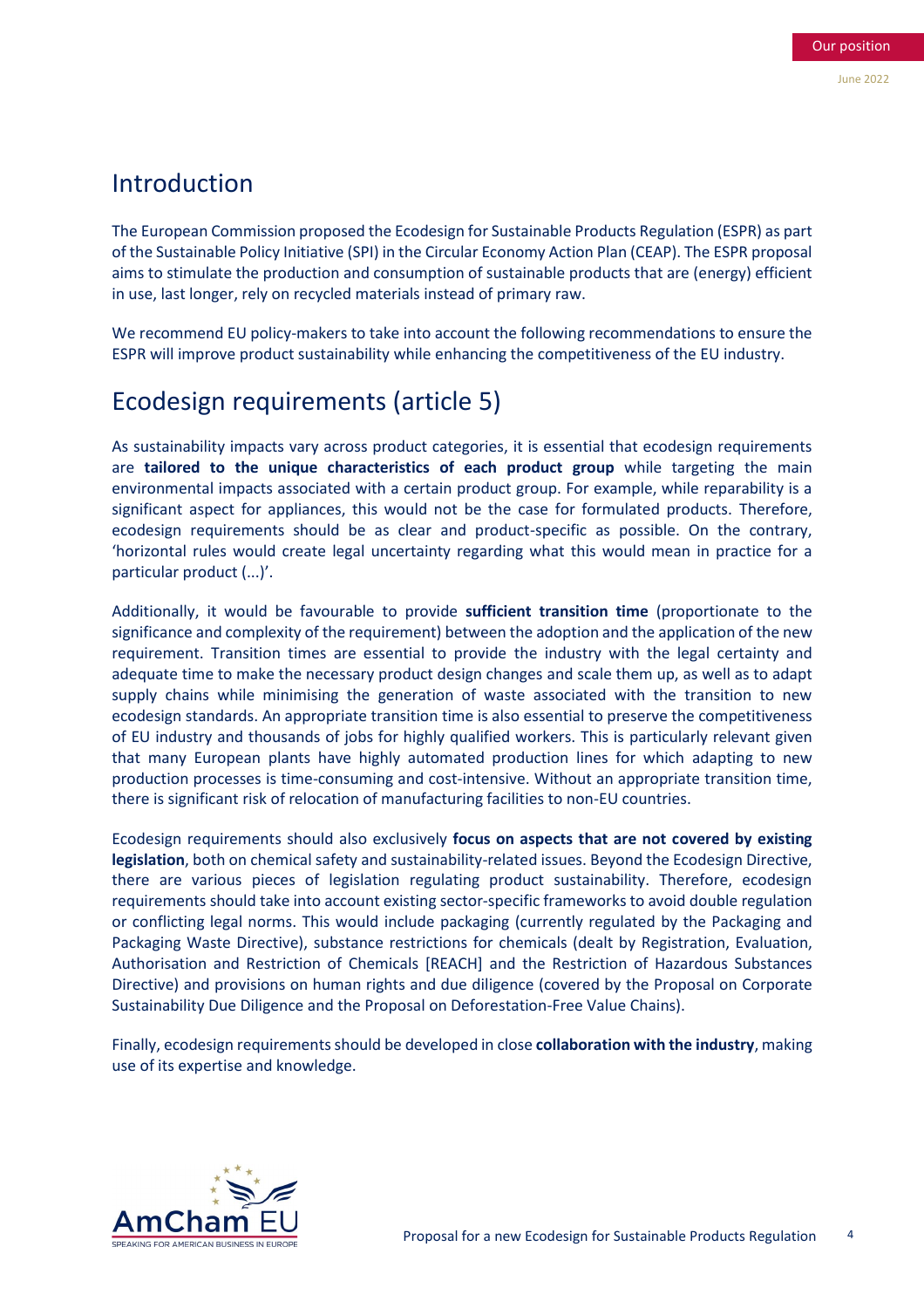## Information requirements and Digital Product Passport (articles 7 to 13)

The Digital Product Passport (DPP) is an opportunity to make product information available and accessible online. It prevents excessive use of on-pack information and the need for additional packaging materials, lowering costs and waste associated with packaging and label changes. The EU Commission's approach successfully tailors information requirements to different product categories, but to make the DPP effective and cost-efficient, the proposal should include certain key principles.

The DPP should only contain **the most impactful information** on product parameters as a way to prevent unnecessary costs linked to increases in data-gathering and processing as well as information overload for consumers. Impactful information is either necessary to ensure end-of-life treatment of the product or related to the main environmental impacts of a product based on a life-cycle assessment The delegated acts should specify what information will be required in the DPPs and for which stakeholders in the value chain (eg supplier vs final consumer). Information requirements should further respect intellectual property rights and cybersecurity concerns. Finally, the DPP should be interoperable with other datasets, including the database for information on Substances of Concern (SCIP) in articles as such or in complex objects (products) to limit duplications.

The DPP should **ensure protection of intellectual property (IP) and confidential business information (CBI),** as this is crucial for business competition and is a continuous driver for innovation. The ESPR already considers some provisions that allow for the protection of IP/CBI (eg article 5 [5] [e], article 10 [h]). However, policymakers should further clarify the procedure for a non-disclosure request due to IP/CBI reasons.

Given the long value chains for most product categories, manufacturers that place products on the EU market depend on the information provided by their suppliers. Suppliers of articles (eg product components), substances or mixtures are best placed to provide sustainability information to manufacturers, who can then integrate it into the DPP as appropriate. The ESPR should **require suppliers**, including those outside of the EU, **to disclose to manufacturers all relevant information required under the DPP,** while ensuring protection of CBI when justified. The EU Commission should explore legal instruments or technological platforms to ensure suppliers disclose such information up to manufacturers. The ESPR should also clarify that the supply chain's obligation to provide relevant information for the DPP is balanced against the need to protect CBI as well as the complexity of gathering data across long international value chains.

Much information for the DPP will originate from suppliers located outside of the EU, while the obligation to provide such information will rest on manufacturers placing the final product on the EU market. Manufacturers may not be able to control whether all the information they receive from suppliers is correct. For example, manufacturers will have to rely on suppliers for information on recycled content, since there are often no analytical techniques to distinguish virgin material from recycled material. For this reason, **manufacturers should not be liable for missing or incorrect information given by suppliers,** provided that manufacturers exert reasonable care to ensure that information is correct. Similarly, online marketplaces should not be held liable for incorrect information provided by third-party sellers.

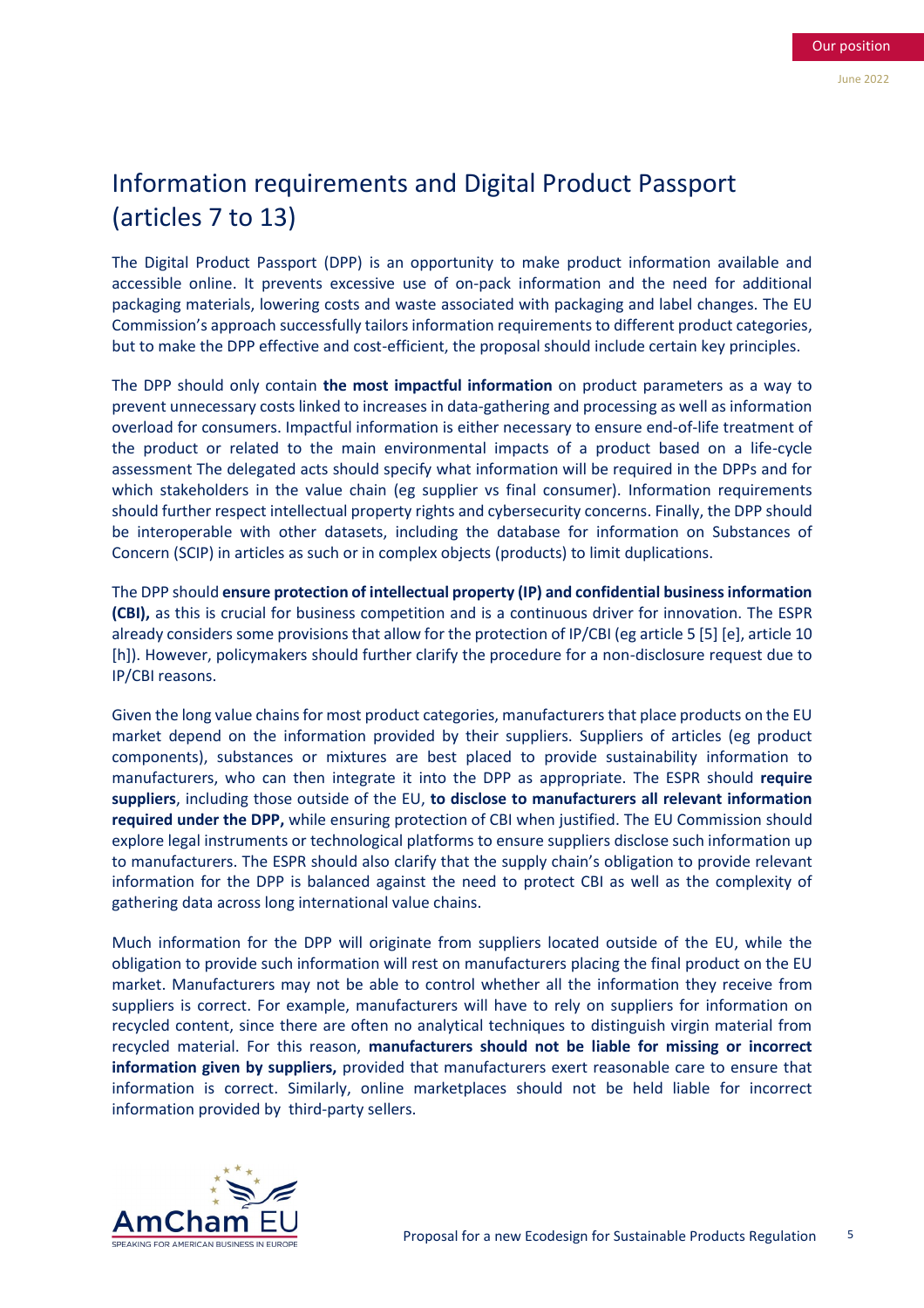Policymakers should **introduce clear obligations on individual economic operators**to avoid the entire supply chain carrying out similar due diligence. Joint liability provisions that apply to all EU economic operators (eg for labelling requirements or display of batch/serial numbers) should be avoided, as they create uncertainty and risk of joint liability amongst economic operators. As an alternative, an EU-based responsible person, as introduced in the EU Market Surveillance Regulation 2019, should be appointed by the manufacturer to fulfil such requirements.

As outlined in the EU Commission's proposal, the unit of reference for the DPP should be established through product-specific delegated acts. Most **information requirements** (eg carbon and environmental footprint) should be **set at the level of the product model** (ie a specific group of products that are highly similar in performance and features) since in most cases products belonging to the same product model share similar environmental characteristics. This would facilitate the uptake of the DPP, as companies can use existing data systems to implement it, thereby avoiding a heavy administrative burden and unnecessary complexities associated with individual product information.

The DPP **should become a tool to fight counterfeiting and counterfeit products** that undermine companies' sustainability efforts to reduce their products' life cycle environmental impacts. Counterfeit products are illegally manufactured without regulation throughout supply chains. Counterfeit producers do not follow responsible environmental and human rights practices, leading to, for instance, water and air polluting production processes, unsustainable sourcing of materials and minerals or excessive energy and water use. This problem is especially relevant at a time when the EU has implemented initiatives to make sustainable products the norm and reduce products' environmental footprint along the value chain. To address this, **a new point (l) 'a digital certificate of product authentication' must be added under Annex III 'Digital Product Passport'.** This would give consumers reassurance about the product's legitimate manufacturer/importer and access to the manufacturer's official product web platform. Such a digital certificate would provide consumers with instant verification of the product's authenticity before purchase, including through distance sales, thus ensuring they buy original and sustainable products. At the same time, it would support brand owners to effectively combat counterfeiting and maintain their brand reputation.

The DPP should remain a tool to provide value chain actors and consumers with relevant information on product sustainability. The DPP should not become a full-fledged 'track and trace' system for products. Such a system would:

- Require economic operators to determine and record the intended, current or past locations of a unique item along the supply chain;
- Fall outside the scope of the Regulation, which, as described in art.  $1(1)$ , is '[...] to improve the environmental sustainability of products and to ensure free movement in the internal market by setting eco-design requirements that products shall fulfil to be placed on the market or put into service.'; and
- Impose a heavy and unnecessary administrative burden, including all related costs, on companies, thus undermining their sustainability efforts.

Therefore, the collection of 'track-and-trace information' must be limited circumstances where it is absolutely essential to improve the environmental sustainability of certain product groups.

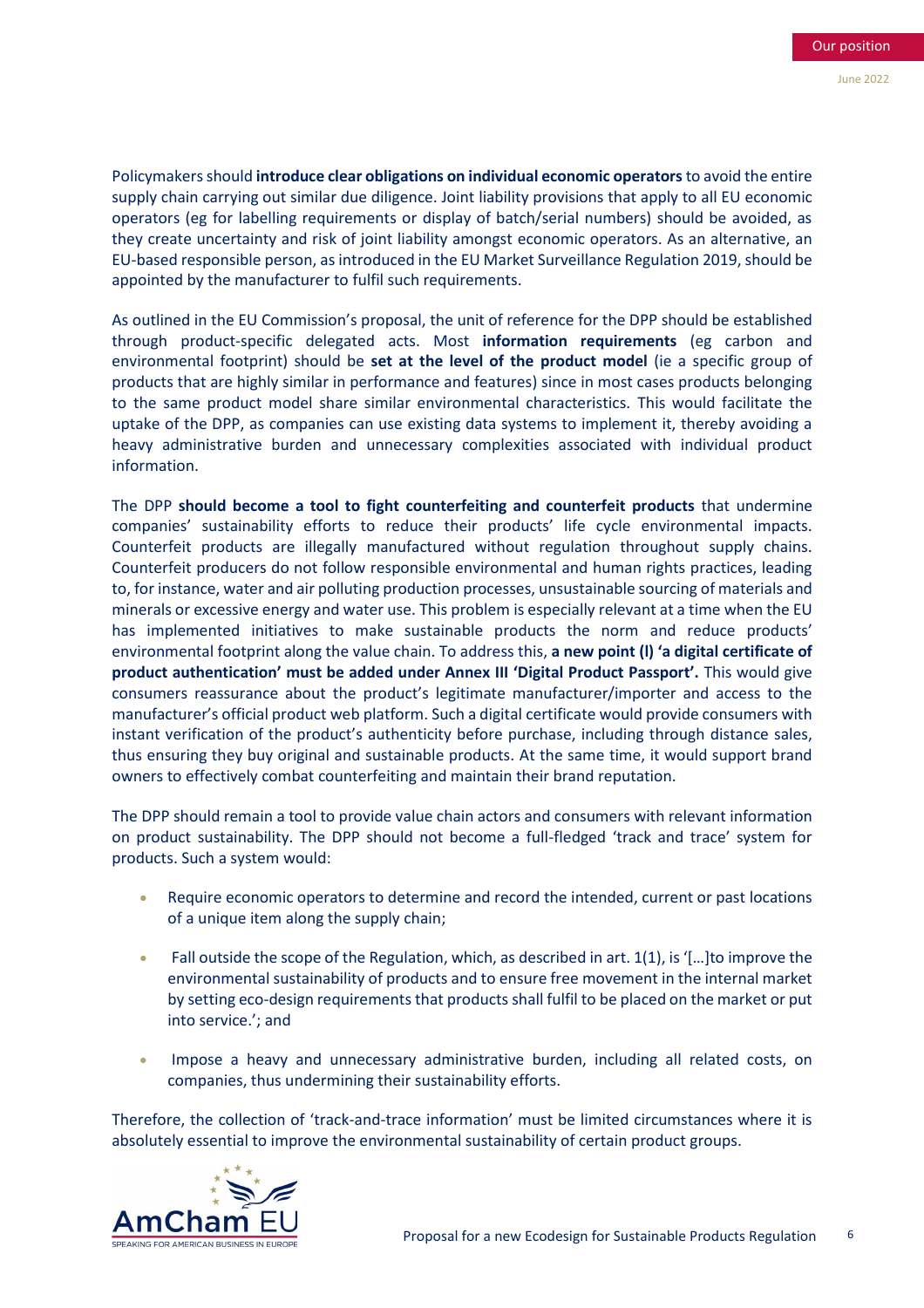## Substances of concern (art. 2 [28), Preamble 22, art. 7 [5] and art.8])

The EU Commission proposal enables the adoption of delegated acts setting out restrictions on substances of concern and tracking of such substances through the DPP. Nonetheess, we must ensure that all efforts are targeted to the key substances of concern for each product group.

Point c of the definition of **substances of concern** in article 2 (28) defines it as a 'substance that negatively affects the re-use and recycling of materials in the product in which it is present'. This definition is too broad because every company has its own proprietary technology that can handle and recycle contaminants differently. In addition, companies can institute a decontamination step (post-treatment) to purify or install more efficient sorting technologies to better detect contaminants.<sup>1</sup> The **definition must be more precise and be linked with the evolution of recycling technologies**. This could be done by:

- Replace the expression 'negatively affecting' with 'impeding', as the current definition is vague and substances that 'impede' recycling or reuse should be considered as a substance of concern.
- Hold a multi-stakeholder consultation that includes product manufacturers to clarify the definition of substances that impede recycling.
- Ensure that the list of substances is dynamic and accommodates the evolution of recycling methods and technologies. More advanced recycling technologies – both mechanical and chemical – will likely allow for more substances to be recycled in the future.

The proposal tries to avoid double-regulation for products that are already subject to product-specific legislation, therefore the restriction of chemical substances primary for chemical safety reasons should be regulated entirely through REACH. However, more **clarity is needed on the interface between REACH and the ESPR.** For instance, we need to clarify under what conditions can be restricted under the ESPR. If the Commission intends to restrict substances of concern for reasons other than chemical safety, a procedure must be implemented to allow for participation from the EU Chemical Agency (ECHA), as well as the Joint Research Centre and EU industry stakeholders in the Ecodesign Forum. Additionally, the ESPR should not regulate those substances used in manufacturing process that do not end up in products placed on the European market (ie neither exposure for consumers nor for end-of-life operators). This would disadvantage EU producers since substances in production processes outside the EU cannot be checked by EU authorities.

While recognising the importance of value chain transparency for substances of concern, policymakers must **ensure that the new requirements can be implemented in practice, are focused on the key substances of concern related to each product group and developed in cooperation with all stakeholders**, including ECHA and industry stakeholders. Furthermore, the requirements should:

<sup>1</sup> For instance, one Member company has invested in a post-treatment purification process to reduce the amount of limonene, which impacted the product performance such as odor. The company has successfully reduced the amount of limonene to the extent that the plastic resin became almost odorless. The process took about a year

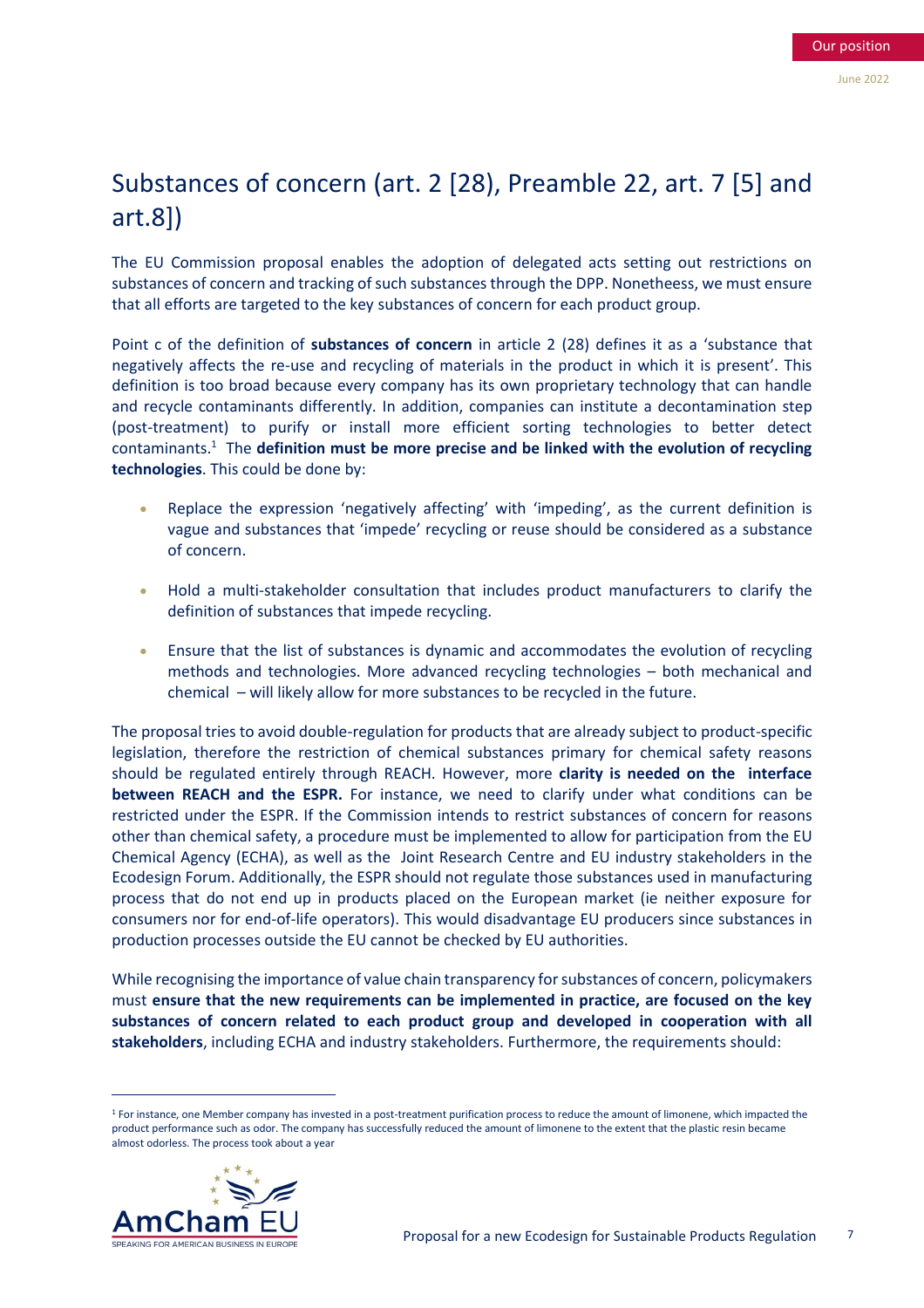- Be focused on critical substances of concern for each product group and defined via a multistakeholder platform, including at least industry and value chain actors. Information requirements should apply to substances of concern that are present above a certain threshold (eg above 0.1% by weight or – where no analytical method exists – at a threshold determined by a delegated EU act. Finally, requirements should apply to substances of concern that can be detected through existing analytical methods.
- Ensure that suppliers pass on information on substances of concern to manufacturers of final products. This is the only way to ensure that communication flows seamlessly throughout the value chain. This is also in line with the information requirements for Substances of Very High Concern (SVHC) under REACH (article 33).
- Ensure coherence between information shared under other legislative frameworks (eg Poison Center notifications, SCIP notifications) and the ESPR to avoid duplication of requirements so that Better Regulation principles are well implemented.

Focusing attention on key substances of concern for each product group is the only way to implement a feasible system. It is neither realistic nor scientifically justified to track all substances of concern. For instance, more than 12,000 substances of concern may be identified in upcoming years.<sup>2</sup> It is not practical to check for all of these in each product or component. This is especially the case for articles for which there are no EU legal requirements on the communication of substances of concern throughout the value chain (with the exception of SVHC from the Candidate list at >0.1%, which represents only a small subset of substances of concern, [ie, so far, around 215 substances]). Finally, there are no analytical methods to track several substances of concern.

## Definition of environmental footprint (article 2[23])

The ESPR proposal enables the Commission to adopt delegated acts setting performance and information requirements for product groups' environmental footprint. Although the Commission correctly intends to use scientifically based methodologies, the proposed definition of 'environmental footprint' is too restrictive, as it only considers the use of the Product Environmental Footprint (PEF) methodology. Other scientifically robust life cycle assessment methodologies already exist, are currently in development or will be developed in the future. The PEF should not be the only methodology used, as it only covers 16 impact categories and leaves out several key environmental impact categories (eg biodiversity, material efficiency, reparability, etc.) that may be relevant for the many complex products currently covered by the EU Ecodesign Directive. Additionally, the PEF databases and Category Rules (PEFCRs) still need further development. Currently, these PEFCRs are only available or in development for around 25 product categories, and establishing new PEFCRs will require considerable time and effort.

Even where a PEFCR has been developed for a specific product category, the outcome may not offer sufficient granularity to permit comparative quantitative assessments between individual products if it is overly reliant on the use of generic secondary data for key phases of a product's lifecycle. As such,

<sup>&</sup>lt;sup>2</sup> See Economic Analysis of the Impacts of the Chemicals Strategy for Sustainability Phase 1 Report Report for the European Chemicals Industry Council (Cefic), p. XI [https://cefic.org/app/uploads/2021/12/Economic-Analysis-of-the-Impacts-of-the-Chemicals-Strategy-for-](https://cefic.org/app/uploads/2021/12/Economic-Analysis-of-the-Impacts-of-the-Chemicals-Strategy-for-Sustainability-Phase-1.pdf)[Sustainability-Phase-1.pdf](https://cefic.org/app/uploads/2021/12/Economic-Analysis-of-the-Impacts-of-the-Chemicals-Strategy-for-Sustainability-Phase-1.pdf)

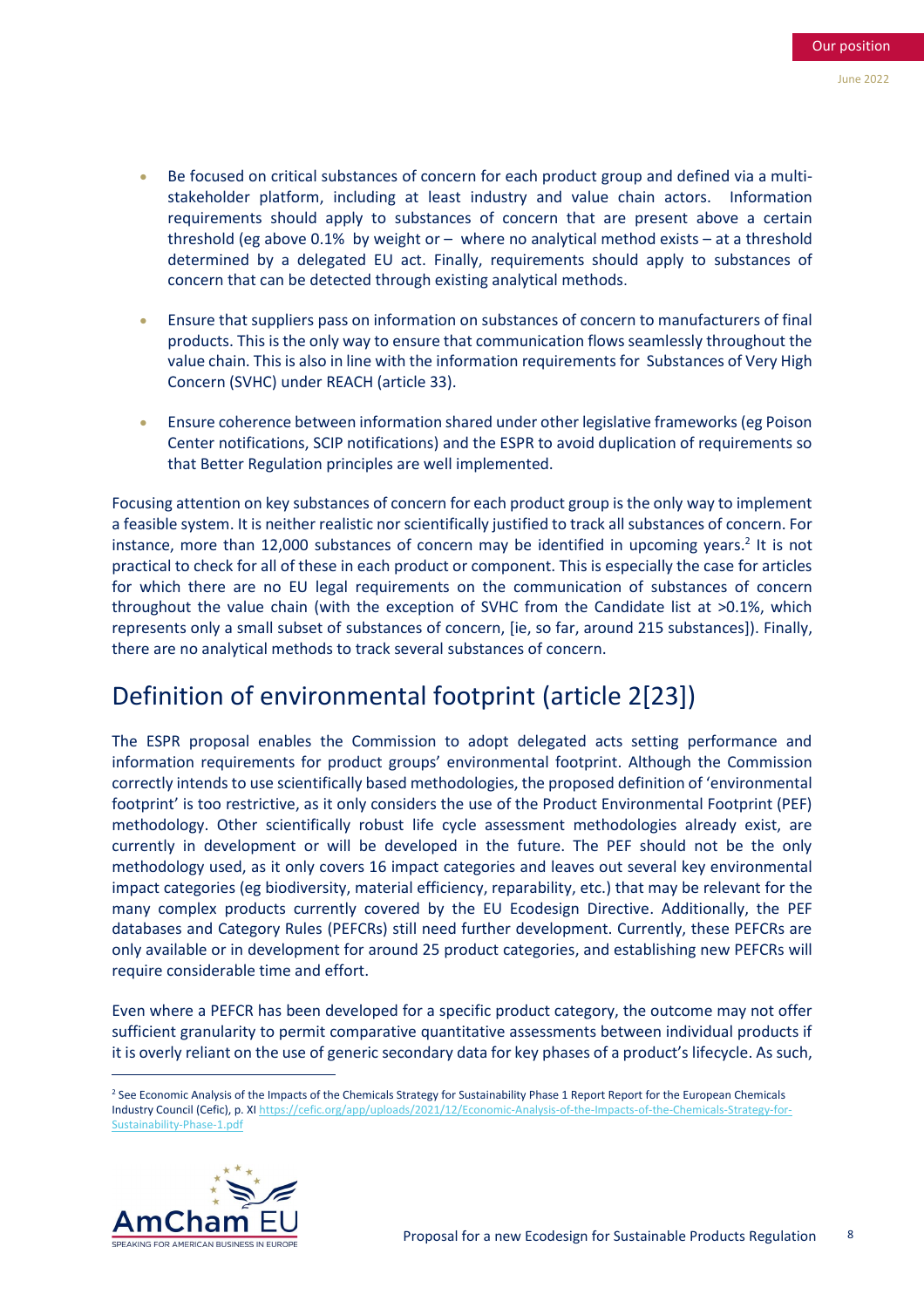**EU policymakers should broaden the definition of environmental footprint** to environmental impact categories based on the PEF or other scientifically validated standards (for example, ISO 14040 series).

### Harmonisation

Policymakers must strengthen harmonisation provisions by clarifying that Member States cannot restrict placing products on the market on grounds of ecodesign requirements relating to any of the product parameters referred to in Annex I and not covered by EU delegated acts. This is in line with the current text of the Ecodesign Directive.

The current wording of the proposal will lead to significant market fragmentation. Article 3 (4) gives Member States the ability to set ecodesign requirements for product parameters not covered by EU delegated acts whenever the Commission has not explicitly stated that ecodesign requirements are not necessary for that product parameter.<sup>3</sup> This would give leeway for Member States to set national rules for specific product parameters, which risks the fragmentation of the Single Market. Not only does this go against the spirit of the Commission proposal, but it would also negatively impact sustainability and competitiveness.

Policymakers are also encouraged to align the ESPR with the existing New Legislative Framework (NLF) as much as possible. The EU Declaration of Conformity, CE marking, presumption of conformity through harmonised standards and other features of the NFL are well known and established methods. Alternatives should not be introduced.

Furthermore, the existing strategy whereby economic operators provide technical documentation to market surveillance authorities upon request has previously succeeded in ensuring product compliance. Customs controls relating to the DPP are unnecessary. Requiring verification by customs authorities against the DPP registry before releasing a product to the market would place undue burden on manufacturers, with the potential to delay the delivery of the most state-of-the-art products to local consumers through limited understanding and inconsistent implementation by customs authorities. Due to the large portion of products manufactured within the EU, this burden would be placed unfairly on non-EU-based manufacturing while also not eliminating the need for ongoing market surveillance.

## Provisions on unsold consumer products (article 20)

The Commission's objective to prevent destruction of unsold consumer products is positive. This is an important step to keep resources in the material loop - in line with circular economic principles. At the same time, destruction of unsold consumer products that are not compliant with EU or national law, have expired or pose health and safety risk for consumers may, in certain circumstances, be needed to protect consumers.

Therefore, policymakers should support the option to **recycle unsold consumer products** by excluding recycling operations from the definition of 'destruction'. Since recycling allows for the creation of new

<sup>3</sup> 'Member States shall not prohibit, restrict or impede the placing on the market or putting into service of products on grounds of non-compliance with national requirements relating to product parameters referred to in Annex I, for which a delegated act adopted pursuant to Article 4 provides that no performance, no information or neither performance nor information requirements are necessary'